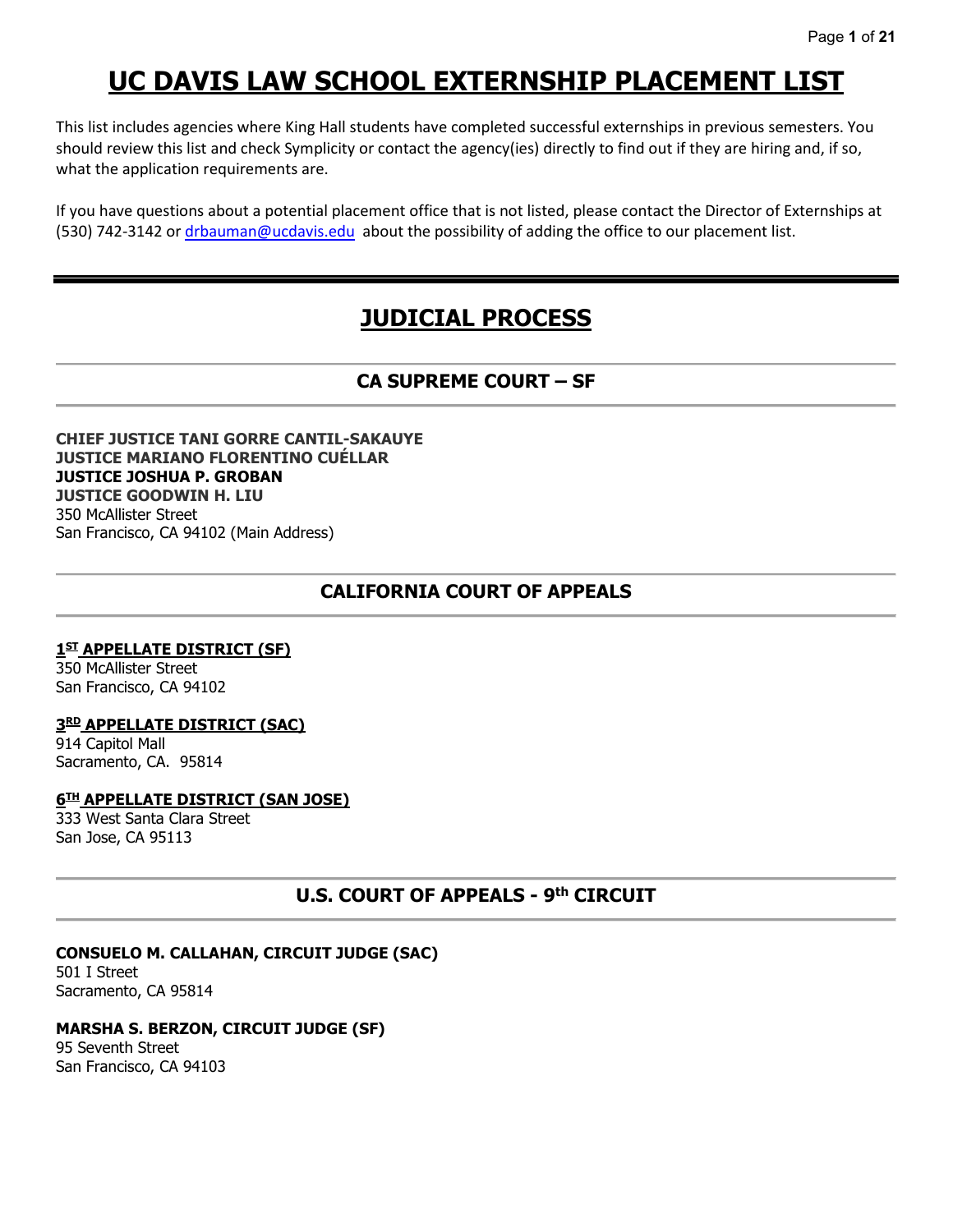## **LYNN NG, EXTERN RECRUITMENT COORDINATOR (SF)**

United States Court of Appeals for the Ninth Circuit Office of Staff Attorneys, United States Court of Appeals P.O. Box 193939 San Francisco, CA 94119-3939

2L's 3L's; Full-Time only Submit cover letter, resume, a brief analytical writing sample (that has not been edited by others), transcripts, references with phone numbers and e-mail addresses. Applications will be evaluated on an ongoing basis.

## **U.S. DISTRICT COURT - EASTERN DISTRICT**

#### **U.S. DISTRICT COURT FOR THE EASTERN DISTRICT OF CA (SAC)**

501 I Street Sacramento, CA 95814

Send a cover letter, resume, writing sample, and transcript. Specify semester. Specify full-time, part-time or both. Address each one "The Chambers of [Judge's Name]" at the address above.

#### **U.S. DISTRICT COURT FOR THE EASTERN DISTRICT OF CA (REDDING)**

**United States Magistrate Judge Dennis M. Cota** Redding Federal Courthouse 2986 Bechelli Lane, Courtroom 304 Redding, CA 96002

# **U.S. DISTRICT COURT - NORTHERN DISTRICT**

## **U.S. DISTRICT COURT FOR THE NORTHERN DISTRICT OF CALIFORNIA (OAKLAND)**

1301 Clay Street, Suite.400-S Oakland, 94612-5212

#### **U.S. DISTRICT COURT FOR THE NORTHERN DISTRICT OF CALIFORNIA (SAN FRANCISCO)**

450 Golden Gate Avenue, 19th Floor San Francisco, CA 94102

## **U.S. DISTRICT COURT FOR THE NORTHERN DISTRICT OF CALIFORNIA (SAN JOSE)**

280 S First Street, #2112 San Jose, CA 95113-3008

## **US BANKRUPTCY COURT – EASTERN DISTRICT**

#### **U.S. BANKRUPTCY COURT FOR THE EASTERN DISTRICT OF CALIFORNIA (MODESTO)**

1130 12th Street Suite C Modesto, California 95354

#### **U.S. BANKRUPTCY COURT FOR THE EASTERN DISTRICT OF CALIFORNIA (SAC)**

#### **Chief Judge Ronald Sargis**

501 I Street, Suite 3-200 Sacramento, CA 95814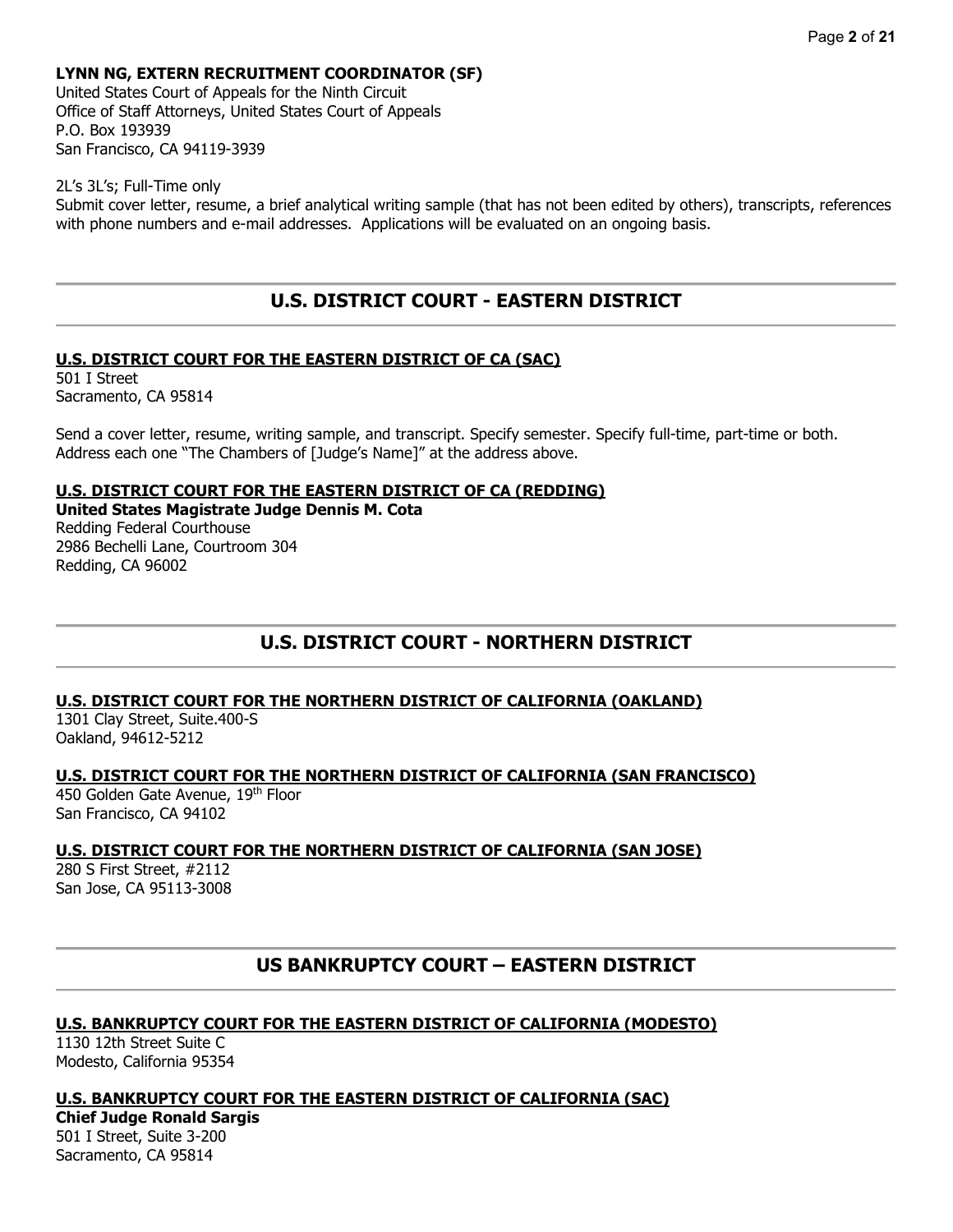## **US BANKRUPTCY COURT – NORTHERN DISTRICT**

#### **U.S. BANKRUPTCY COURT FOR THE NORTHERN DISTRICT OF CALIFORNIA (OAKLAND)**

1300 Clay Street Oakland, CA 94612

## **U.S. BANKRUPTCY COURT FOR THE NORTHERN DISTRICT OF CALIFORNIA (SAN FRANCISCO)**

235 Pine Street, 19th Floor San Francisco, CA 94104

## **U.S. BANKRUPTCY COURT FOR THE NORTHERN DISTRICT OF CALIFORNIA (SAN JOSE)**

280 S. First Street, 3rd Floor, Room 3035 San Jose, California 95113 Submit resume, writing samples and transcript. Preference will be given to candidates who have taken bankruptcy law or debtor/creditor rights.

## **SUPERIOR COURTS**

### **ALAMEDA COUNTY SUPERIOR COURT**

1221 Oak Street, 4<sup>th</sup> Floor Oakland, CA 94612

#### **SACRAMENTO COUNTY LAW AND MOTION**

720 9<sup>th</sup> Street, Sacramento, CA 95814 (916) 874-7596

#### **SACRAMENTO COUNTY, PROBATE DIVISION**

3341 Power Inn Road Sacramento, CA 95826 (916) 875-3400

#### **SAN FRANCISCO LAW AND MOTION**

400 McAllister Street, San Francisco, CA 94102 (415) 551-400

## **SANTA CLARA COUNTY SUPERIOR COURT**

191 N 1<sup>st</sup> Street San Jose, CA 95113

#### **SOLANO COUNTY LAW AND MOTION**

Hall of Justice, 600 Union Ave, Fairfield, CA 94533

# **OFFICE OF ADMINISTRATIVE HEARINGS**

## **CA DEPT OF GENERAL SERVICES, OFFICE OF ADMINISTRATIVE HEARINGS (OAH)**

2349 Gateway Oaks Drive, Suite 200 Sacramento, CA 95833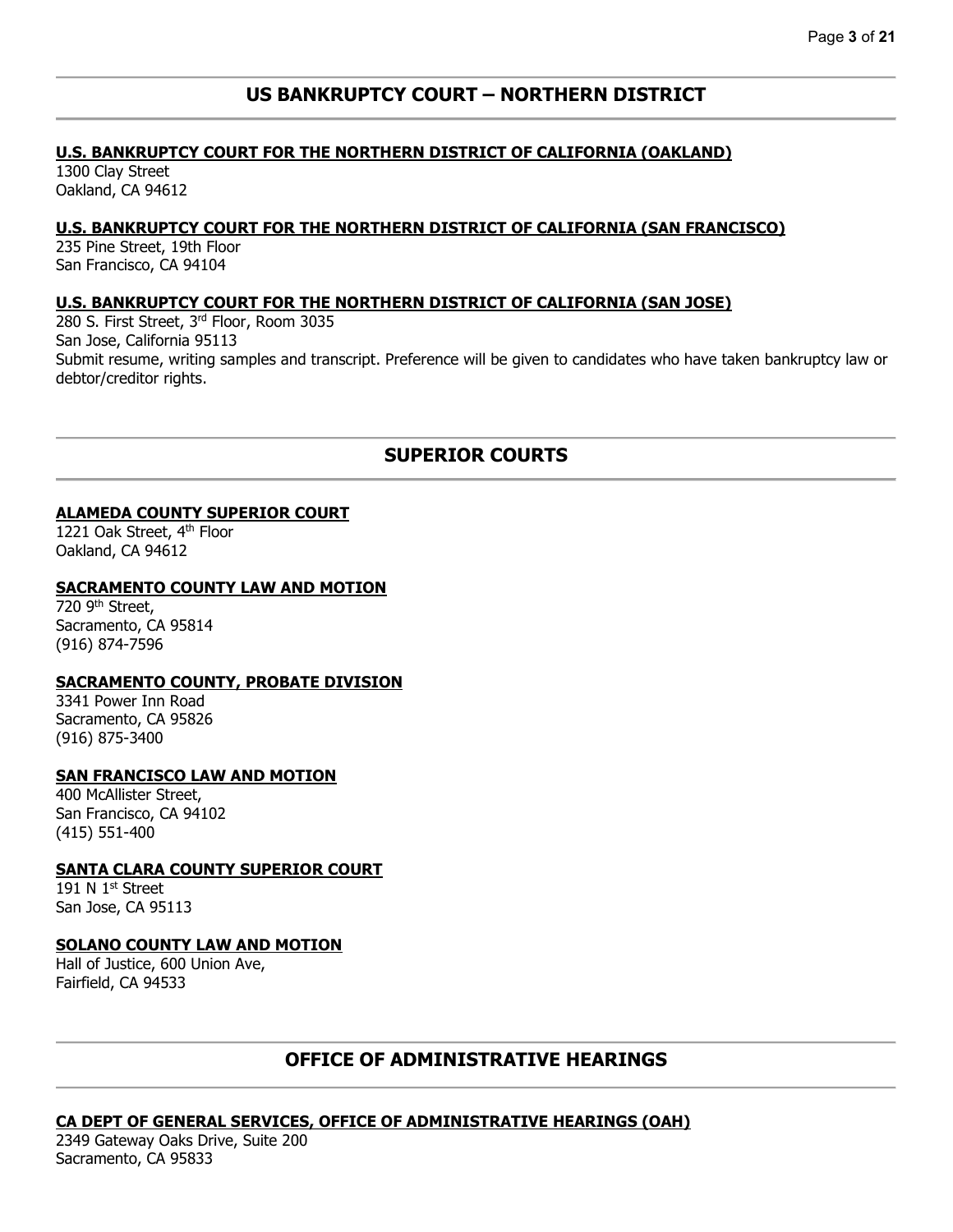#### **OAKLAND DIVISION OF OAH**

1515 Clay Street, Suite 206 Oakland, CA 94612

#### **SACRAMENTO COUNTY OAH – GEN. JURISDICTION**

2349 Gateway Oaks Drive, Suite 200 Sacramento, CA 95833-4231

#### **SPECIAL EDUCATION DIVISION OF OAH**

2349 Gateway Oaks Drive, Suite 200 Sacramento, CA 95833-4231

## **PUBLIC EMPLOYMENT RELATIONS BOARD (PERB)**

Division of Administrative Law 1031 18th Street Sacramento, CA 95811

#### **U.S. DEPT OF LABOR, OFFICE OF ADMINISTRATIVE LAW JUDGES**

90 Seventh Street, Suite 4-800 San Francisco, CA 94103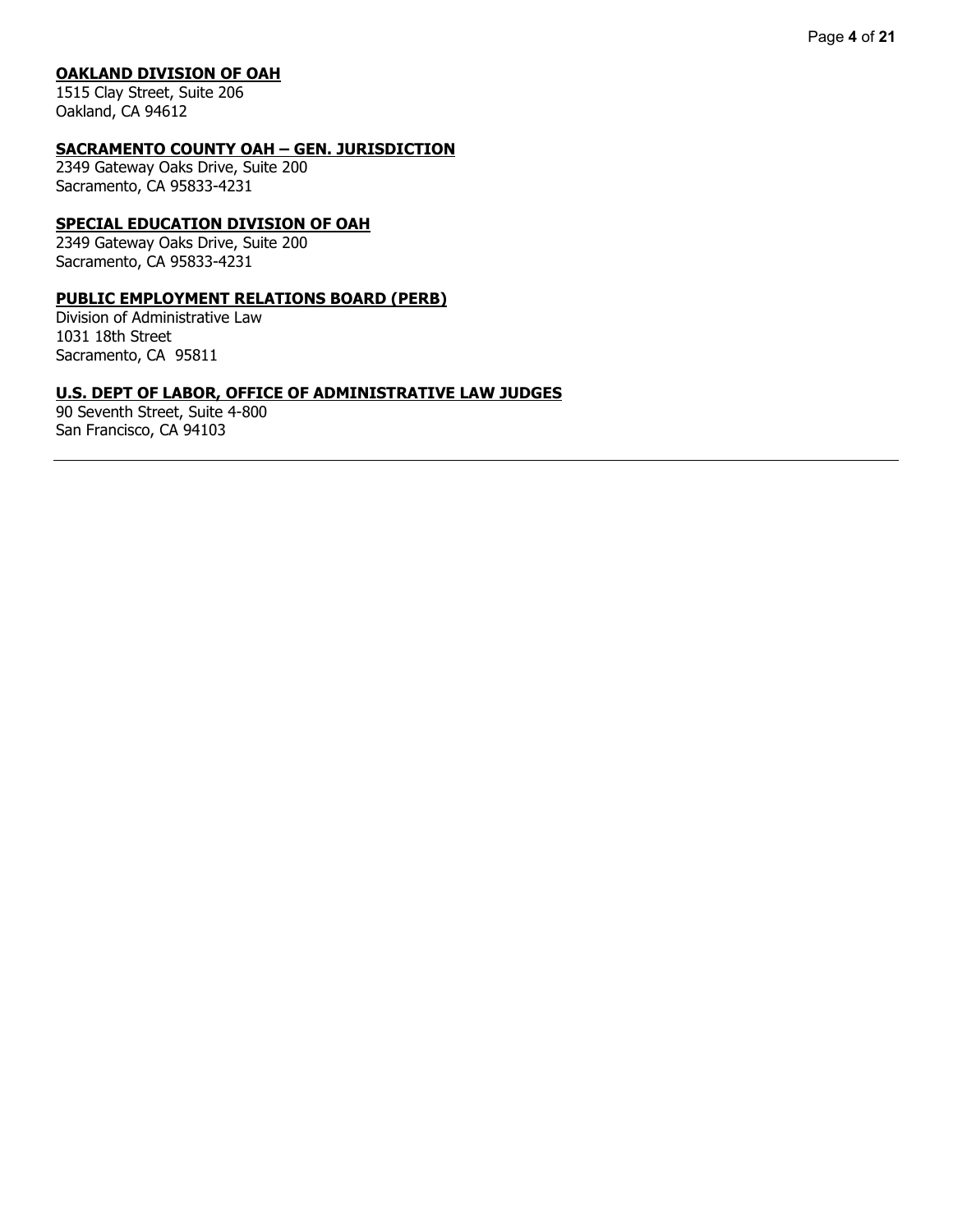# **FEDERAL AND STATE TAXATION**

## **CA DEPT OF TAX AND FEE ADMINISTRATION—LITIGATION DIVISION**

621 Capitol Mall, Suite 2300 Sacramento, CA 95814

## **CA DEPT OF TAX AND FEE ADMINISTRATION—APPEALS BUREAU, FRANCHISE INCOME TAX SECTION**

621 Capitol Mall Sacramento, CA 95814

## **CA DOJ, OFC OF THE ATTORNEY GENERAL, BUSINESS & TAX SECTION**

1300 "I" Street Sacramento, CA 95814-2919

## **CA OFFICE OF TAX APPEALS**

400 R Street Sacramento, CA 95811

## **CA STATE ASSEMBLY—COMMITTEE ON REVENUE & TAXATION**

1020 N Street Sacramento, CA 95814

## **FRANCHISE TAX BOARD—LEGAL DIVISION**

P.O. Box 1720 M/S A260 Rancho Cordova, CA 95741-1720

## **INTERNAL REVENUE SERVICE, OFFICE OF CHIEF COUNSEL**

Small Business/Self-Employed Division 4330 Watt Avenue, #100 Sacramento, CA 95821

## **TAX ADMINISTRATION AND PROCEDURE BUREAU**

9646 Butterfield Way Sacramento, CA 95827

## **TAX APPEALS ASSISTANCE PROGRAM—TAXPAYERS' RIGHTS ADVOCATE OFFICE**

MS F-385, PO Box 1468 Sacramento, CA 95812-1468

## **TECHSOUP GLOBAL**

435 Brannan Street, Suite 100 San Francisco, CA 94107

## **U.S. ATTORNEY'S OFFICE—NORTHERN DISTRICT OF CA—TAX DIVISION**

1301 Clay Street Oakland, CA 94612

## **U.S. ATTORNEY'S OFFICE—NORTHERN DISTRICT OF CA—TAX DIVISION**

450 Golden Gate Avenue San Francisco, CA 94102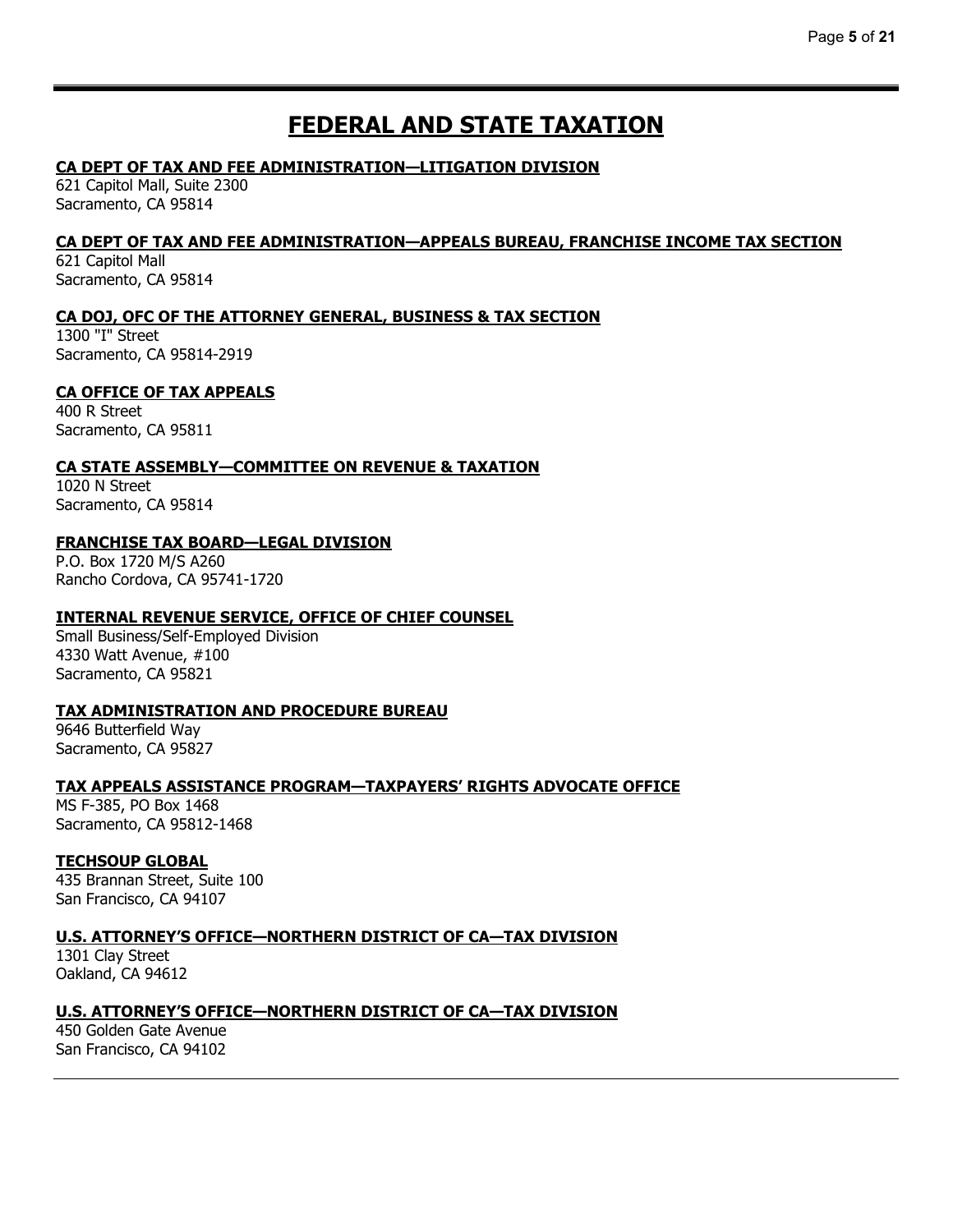# **CAPITAL LAW SCHOLARS/LEGISLATIVE PROCESS**

## **ACLU OF CALIFORNIA—CENTER FOR ADVOCACY & POLICY**

1127  $11<sup>th</sup>$  Street Sacramento, CA 95814

### **ASSOCIATION OF CALIFORNIA WATER AGENCIES**

910 K Street, Suite 100 Sacramento, CA 95814

#### **CA ATTORNEY GENERAL—LEGISLATIVE AFFAIRS OFFICE**

1300 I Street Sacramento, CA 95814

### **CA DEPT. OF CORPORATIONS – OFFICE OF LAW AND LEGISLATION**

1515 K Street, Suite 200 Sacramento, CA 95814-4052

### **CA DISTRICT ATTORNEY – LEGISLATIVE OFFICE**

100 K Street, Suite 404 Sacramento, CA 95814

### **CA EMPLOYMENT LAWYER'S ASSOCIATION**

1232 Q Street Sacramento, CA 95811

## **CA FAIR POLITICAL PRACTICES COMMISSION**

428 J Street, Suite 620 Sacramento, CA 95814

## **CA GOVERNOR'S OFFICE—LEGAL AFFAIRS UNIT**

1400 10<sup>th</sup> Street Sacramento, CA 95814

#### **CA LAW REVISION COMMISSION**

c/o UC Davis School of Law Brian Hebert: (530) 752-3626 (Phone) / [bhebert@clrc.ca.gov](mailto:bhebert@clrc.ca.gov) (Email)

#### **CA LEGISLATURE—OFFICE OF LEGISLATIVE COUNSEL**

925 L Street Sacramento, CA 95814

#### **CA STATE ASSEMBLY—COMMITTEE ON PUBLIC SAFETY**

1020 N Street, Room 111 Sacramento, CA 95814 (916) 319-3744 (Phone) / (916) 319-3745 (Fax)

#### **CA STATE ASSEMBLY—COMMITTEE ON ARTS, ENTERTAINMENT, SPORTS, TOURISM, & INTERNET MEDIA**

1020 N Street, Room 152 Sacramento, CA 95814 (916) 319-3450 (Phone) / (916) 319-3451 (Fax) / [ArtsCommittee@asm.ca.gov](mailto:ArtsCommittee@asm.ca.gov) (Email)

#### **CA STATE ASSEMBLY JUDICIARY COMMITTEE**

1020 N Street Room 104 Sacramento, CA 95814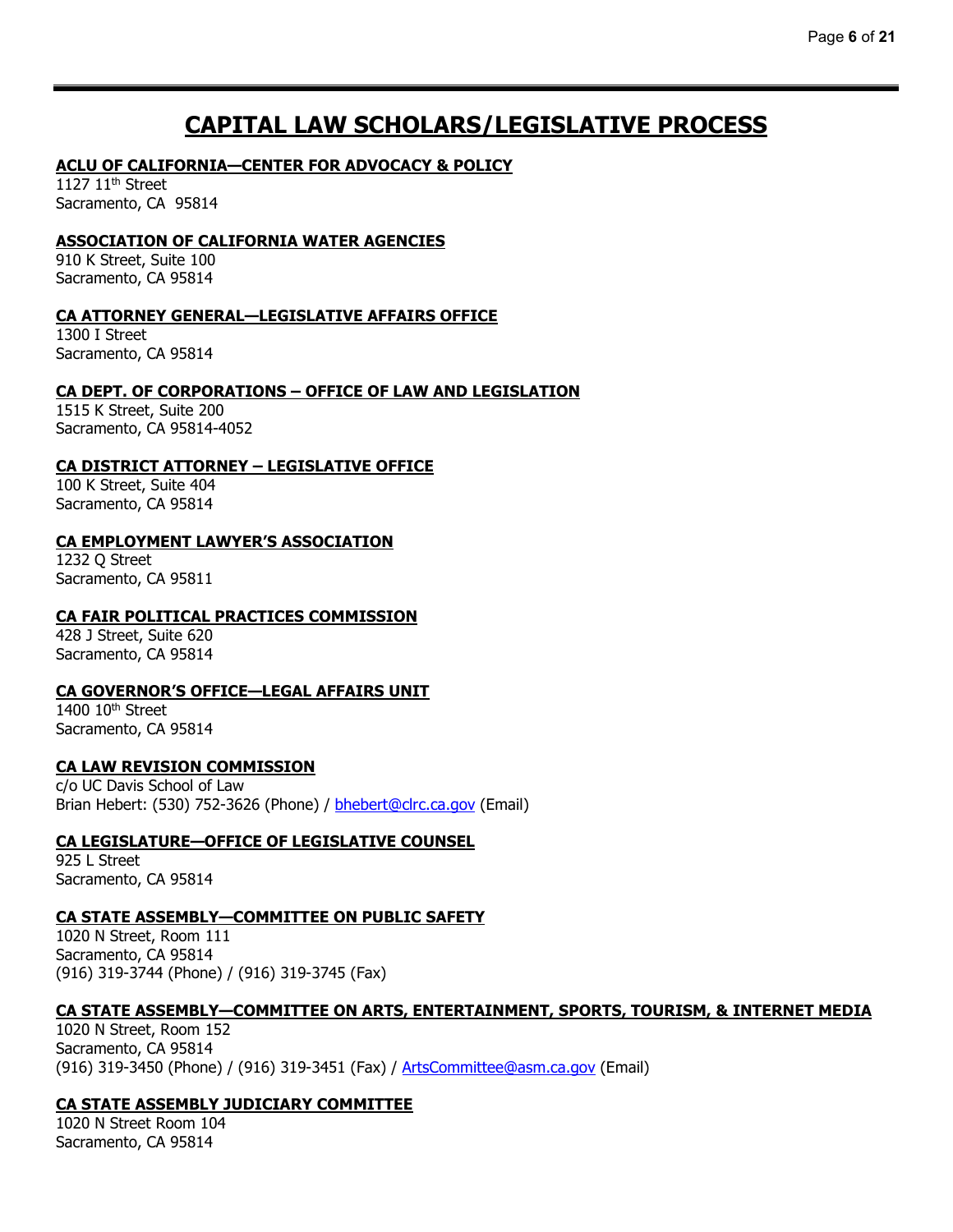#### **CALIFORNIA STATE SENATE AND ASSEMBLY OFFICES (VARIOUS)**

State Capitol Sacramento 95814

### **DISABILITY RIGHTS CALIFORNIA—LEGAL ADVOCACY UNIT**

1831 K Street Sacramento, CA 95811 (916) 504-5800

#### **OFFICE OF SENATOR BILL DODD**

State Capitol Sacramento, CA 95814

#### **PLANNING AND CONSERVATION LEAGUE**

 $1107$  9<sup>th</sup> Street Sacramento, CA 95814

#### **SANTA CLARA COUNTY SUPERVISOR'S OFFICE**

70 West Hedding Street San Jose, CA 95110

#### **STOCKTON CITY ATTORNEY'S OFFICE**

425 N. El Dorado Street Stockton, CA 95202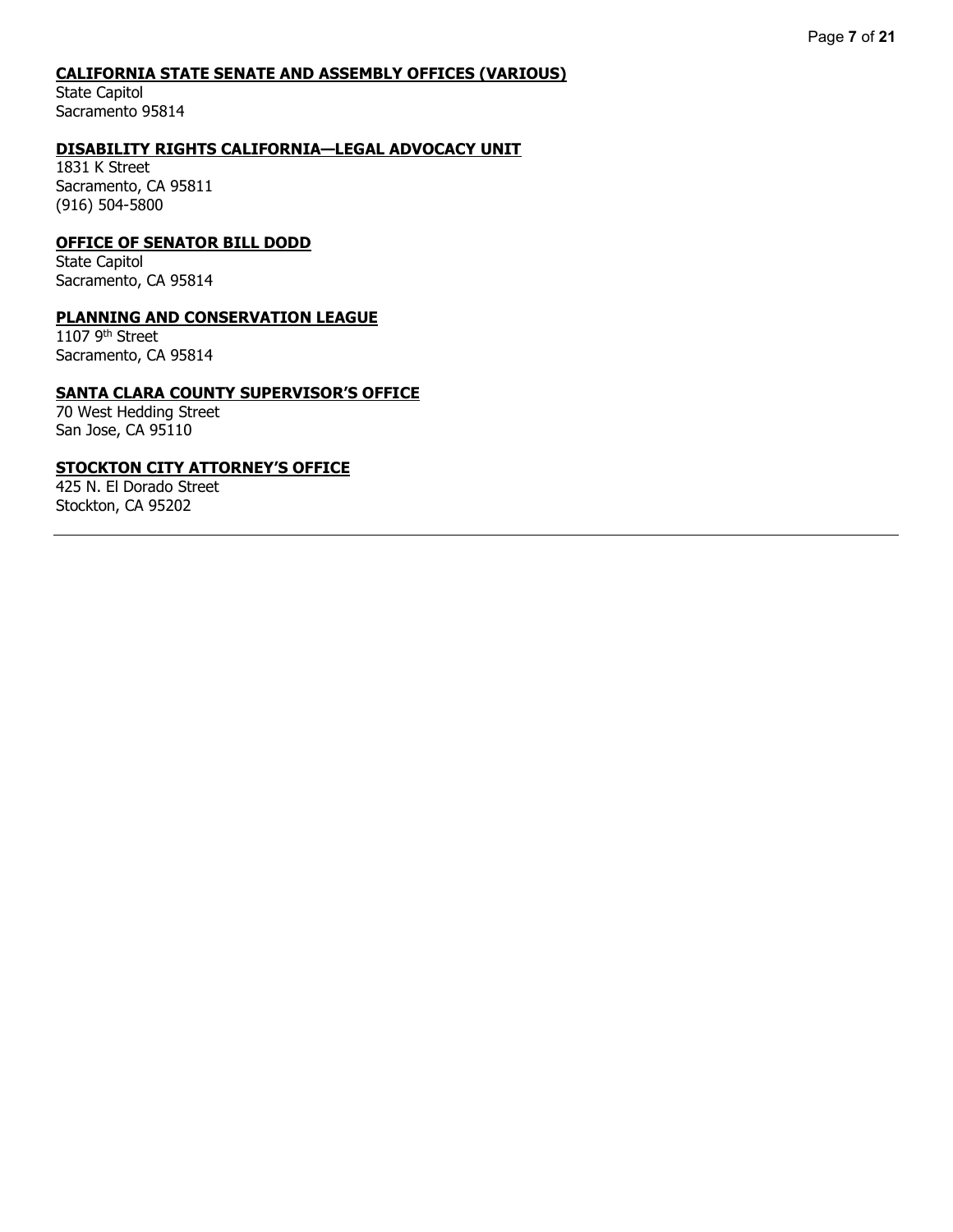# **ENVIRONMENTAL LAW**

# **CA ATTORNEY GENERAL—PUBLIC RIGHTS DIVISION, ENVIRONMENT, LAND LAW, & NATURAL RESOURCES**

1300 I Street Sacramento, CA 95814

## **CA ATTORNEY GENERAL—PUBLIC RIGHTS DIVISION, NATURAL RESOURCES LAW SECTION (SAC)**

1300 I Street Sacramento, CA 95814

## **CA ATTORNEY GENERAL—PUBLIC RIGHTS DIVISION, NATURAL RESOURCES LAW SECTION (SF)**

455 Golden Gate Avenue San Francisco, CA 94102

### **CA COASTAL COMMISSION**

45 Fremont Street San Francisco, CA 94105

### **CA COUNCIL OF LAND TRUSTS**

1029 K Street, Suite 48 Sacramento, CA 95814

### **CA DELTA STEWARDSHIP COUNCIL**

980 9th Street, Suite 1500 Sacramento, CA 95814

## **CA DEPT OF CONSERVATION**

801 K Street Sacramento, CA 95814

#### **CA DEPT OF FISH & WILDLIFE—OFFICE OF GENERAL COUNSEL**

1416 9<sup>th</sup> Street Sacramento, CA 95814

#### **CA DEPARTMENT OF FOOD AND AGRICULTURE**

1220 N Street, Suite 400 Sacramento, CA 95814

#### **CA DEPT OF FORESTRY & FIRE PROTECTION (CAL FIRE)**

1416 9th Street Sacramento, CA 94244

#### **CA DEPARTMENT OF WATER RESOURCES**

1416 Ninth Street Sacramento, CA 95814

#### **CA DISTRICT ATTORNEY'S ASSOCIATION—ENVIRONMENTAL CIRCUIT PROSECUTOR PROJECT**

2495 Natomas Park Drive, #575 Sacramento, CA 95833

#### **CA ENERGY COMMISSION—OFFICE OF CHIEF COUNSEL**

1516 9th Street Sacramento, CA 95814

## **CA ENVIRONMENTAL PROTECTION AGENCY—AIR RESOURCES BOARD**

1001 I Street Sacramento, CA 95812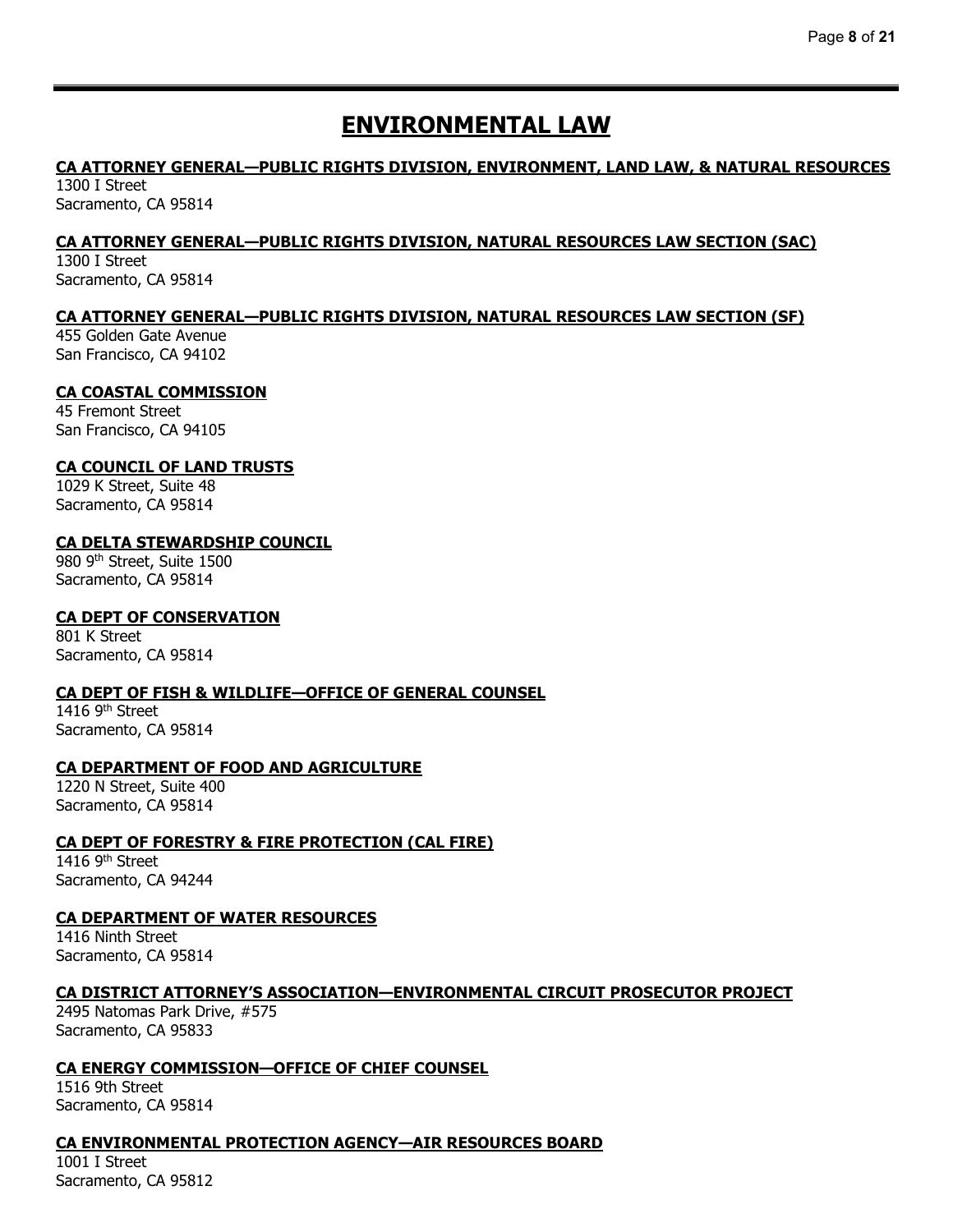## **CA FARM BUREAU FEDERATION**

2300 River Plaza Drive Sacramento, CA 95833

#### **CA GOVERNOR'S OFFICE OF PLANNING & RESEARCH**

1400 10<sup>th</sup> Street Sacramento, CA 95814

#### **CALIFORNIA INDEPENDENT SYSTEMS OPERATOR**

250 Outcropping Way Folsom, CA 95630

#### **CA NATURAL RESOURCES AGENCY**

1416 Ninth Street, Suite 1311 Sacramento, CA 95814

#### **CA PUBLIC UTILITIES COMMISSION**

300 Capitol Mall, Suite 418 Sacramento, CA 95814

### **CA STATE WATER RESOURCES CONTROL BOARD**

1001 I Street Sacramento, CA 95814 **—Office of the Chief Counsel —Office of Enforcement**

#### **CENTER FOR BIOLOGICAL DIVERSITY (OAKLAND)**

1212 Broadway Street, #800 Oakland, CA 94612

#### **CENTER FOR BIOLOGICAL DIVERSITY (SF)**

351 California Street, Suite 600 San Francisco, CA 94104

#### **COMMONWEAL**

P.O. Box 316 Bolinas, CA 94294

#### **COMMUNITY WATER CENTER**

909 12<sup>th</sup> Street Sacramento, CA 95814

#### **EARTHJUSTICE**

426 17th Street Oakland, CA 94612 (510) 550-6700

#### **ENVIRONMENTAL DEFENSE FUND (SAC)**

1107 9th Street, Suite 1070 Sacramento, CA 95814 (916) 492-7070

#### **ENVIRONMENTAL DEFENSE FUND (SF)**

123 Mission Street, 28th Floor San Francisco, CA 94105 (415) 293-6050

#### **FRIENDS OF THE RIVER**

1418 20<sup>th</sup> Street, Suite 100 Sacramento, CA 95811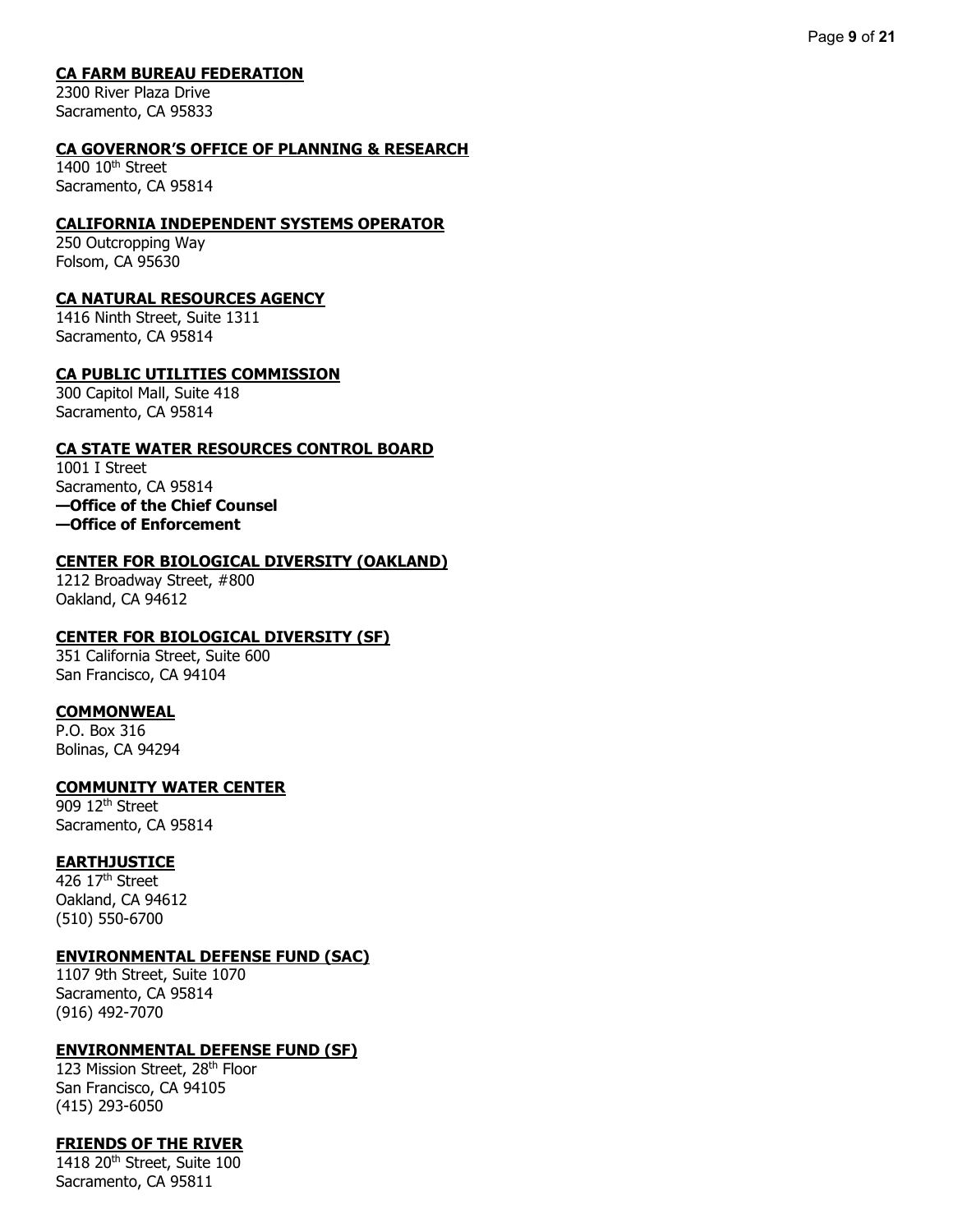#### **NATURAL RESOURCES DEFENSE COUNCIL**

111 Sutter Street, 20<sup>th</sup> Floor San Francisco, CA 94104

#### **PLANNING & CONSERVATION LEAGUE**

1107 9th Street, #901 Sacramento, CA 95814

#### **SACRAMENTO MUNICIPAL UTILITY DISTRICT**

6301 S Street Sacramento, CA 95817

#### **SIERRA CLUB LITIGATION OFFICE**

2101 Webster Street, Suite 1300 Oakland, CA 94612

#### **UC DAVIS POLICY INSTITUTE FOR ENERGY, ENVIRONMENT, & THE ECONOMY**

1615 Tilia Drive Davis, CA 95616

### **U.S. DOJ ENVIRONMENT & NATURAL RESOURCES DIVISION (SAC)**

501 I Street, Suite 9-700 Sacramento, California 95814

#### **U.S. DOJ, ENVIRONMENT & NATURAL RESOURCES DIVISION (SF)**

301 Howard Street, Suite 1050 San Francisco, CA 94105

### **YOLO COUNTY DISTRICT ATTORNEY—ENVIRONMENTAL PROTECTION & CONSUMER FRAUD UNIT**

301 2nd Street Woodland, CA 95695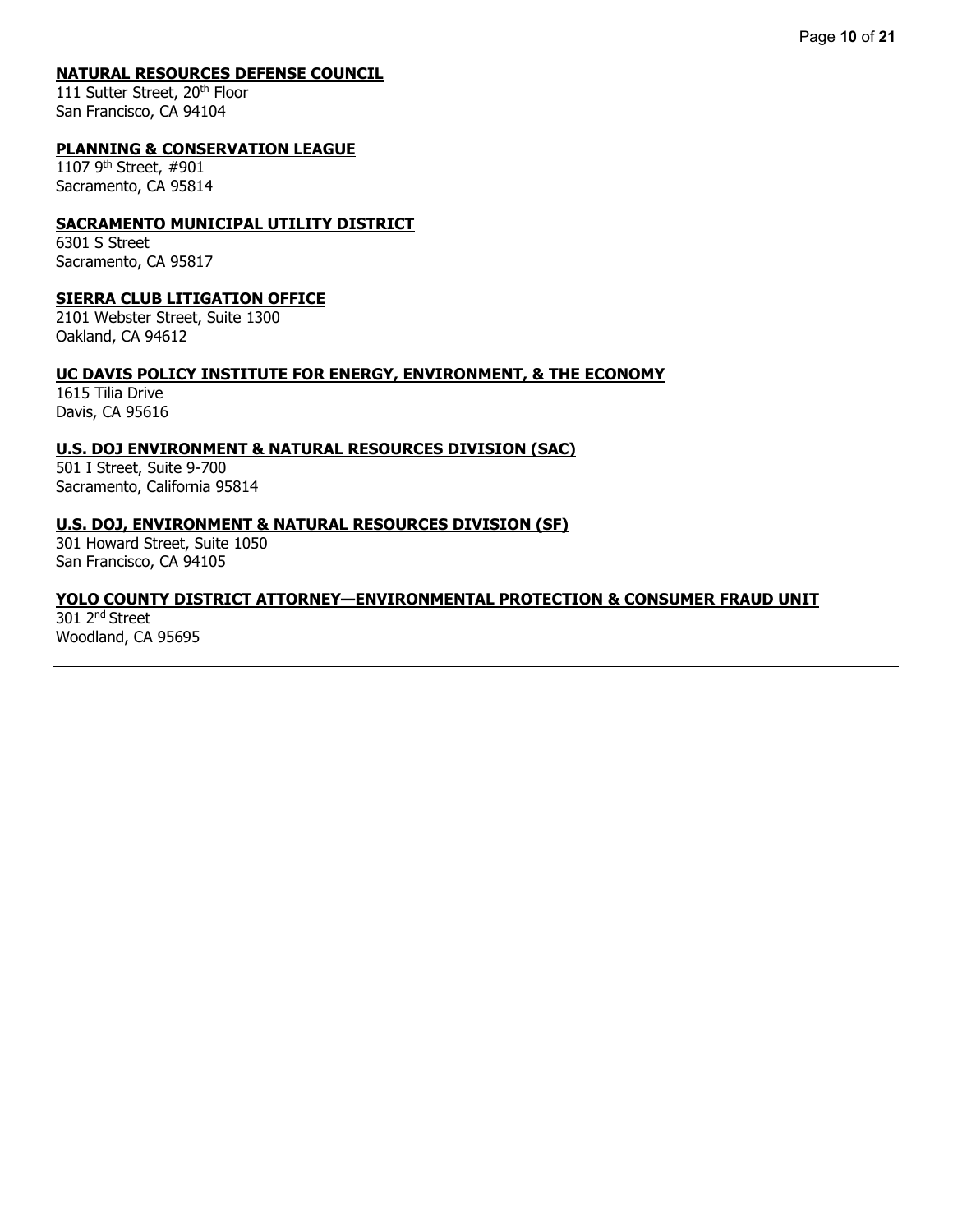# **EMPLOYMENT RELATIONS**

## **AGRICULTURAL LABOR RELATIONS BOARD**

1325 J Street, Suite 1900-B Sacramento, CA 95814

### **ASIAN AMERICANS ADVANCING JUSTICE—ASIAN LAW CAUCUS, WORKERS' RIGHTS PROJECT**

55 Columbus Avenue San Francisco, CA 94111

## **CA DEPT OF FAIR EMPLOYMENT AND HOUSING**

2218 Kausen Drive, #100 Elk Grove, CA 95758

### **CA DEPT OF FINANCIAL PROTECTION AND INNOVATION**

2101 Arena Boulevard Sacramento, CA 95834

## **CA ATTORNEY GENERAL—EMPLOYMENT & ADMINISTRATIVE MANDATE SECTION**

1300 I Street, Suite 125 Sacramento, CA 95814

## **CENTER FOR WORKERS' RIGHTS**

2741 Fruitridge Road, Suite 5 Sacramento, CA 95820

## **EQUAL EMPLOYMENT OPPORTUNITY COMMISSION**

1301 Clay Street, Suite 1170-N Oakland, CA 94612

## **EQUAL RIGHTS ADVOCATES – EMPLOYMENT DIVISION**

180 Howard Street, Suite 300 San Francisco, CA 94105

## **INTERNATIONAL BROTHERHOOD OF ELECTRICAL WORKERS (IBEW 1245)**

30 Orange Tree Circle Vacaville, CA 95687

#### **LEGAL AID SOCIETY—EMPLOYMENT LAW CENTER**

180 Montgomery Street, Suite 600 San Francisco, CA 94104 (415) 864-8848

#### **PUBLIC EMPLOYMENT RELATIONS BOARD**

1031 18th Street Sacramento, CA 95811

#### **UC DAVIS OFFICE OF CAMPUS COUNSEL**

Mrak Hall, Second Floor, Suite 2301 Davis, CA 95616

#### **VOLUNTARY LEGAL SERVICES PROGRAM – EMPLOYMENT LAW CLINIC**

517 12th Street Sacramento, CA 95814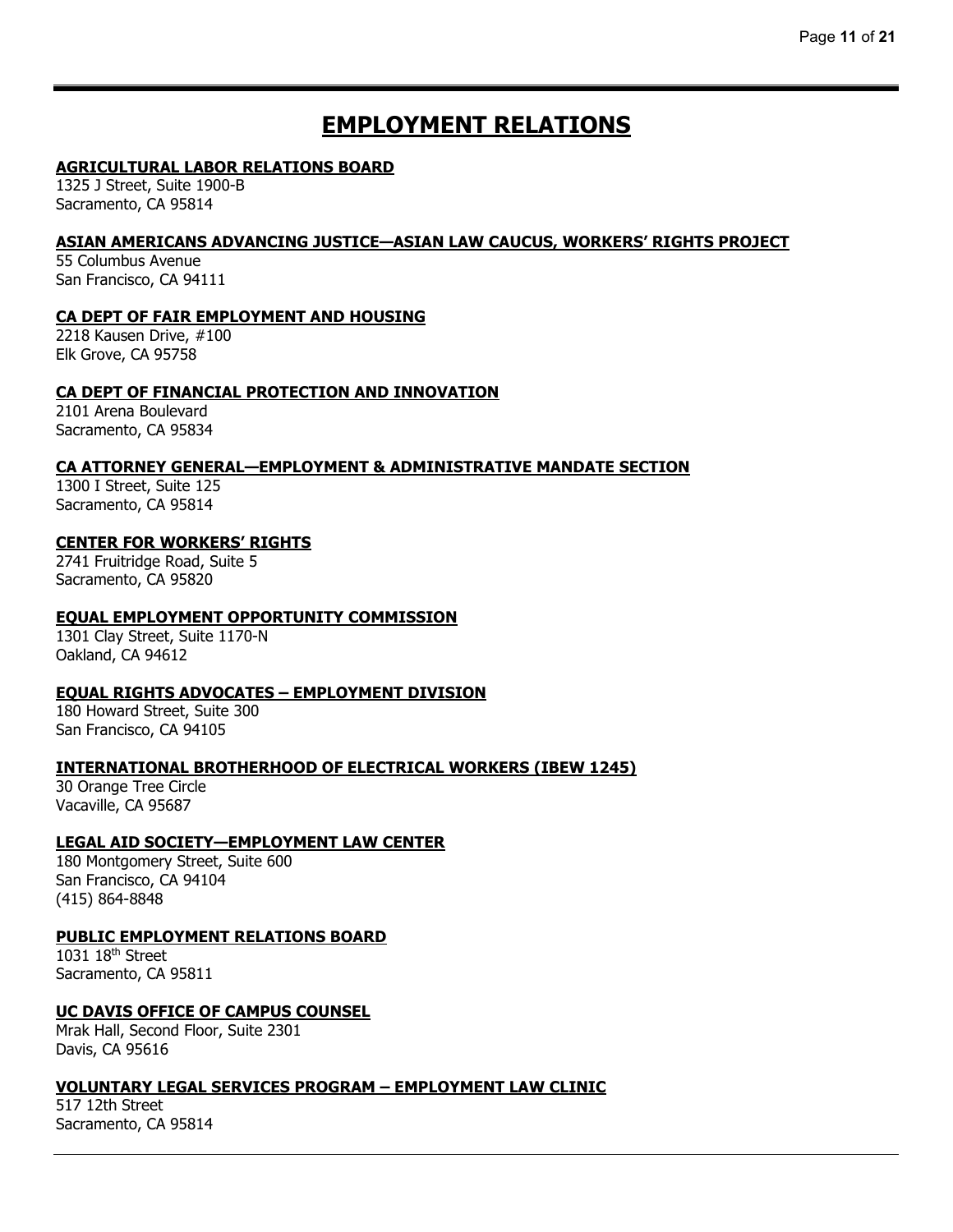# **PUBLIC INTEREST**

## **GENERAL LEGAL ASSISTANCE/DIRECT SERVICES PLACEMENTS**

#### **BAY AREA LEGAL AID (ALAMEDA COUNTY REGIONAL OFFICE)**

1735 Telegraph Avenue Oakland, CA 94612 (510) 663-4744

#### **BAY AREA LEGAL AID (CONTRA COSTA COUNTY REGIONAL OFFICE)**

1025 MacDonald Avenue Richmond, CA 94801 (510) 233-9954

#### **DEPENDENCY LEGAL SERVICES**

618 Main Street Woodland, CA 95695

#### **EMPOWER YOLO**

Dowling Center, 175 Walnut Street Woodland, CA 95695

#### **LAW CENTER TO PREVENT GUN VIOLENCE**

268 Bush Street, #555 San Francisco, CA 94104

#### **LEGAL CENTER FOR THE ELDERLY AND DISABLED**

2862 Arden Way, Suite 200 Sacramento, CA 95825

#### **LEGAL SERVICES OF NORTHERN CA (SACRAMENTO)**

515 12th Street Sacramento, CA 95814 (916) 551-2140

## **LEGAL SERVICES OF NORTHERN CA (WOODLAND)**

619 North Street Woodland, CA 95695 (530) 662-1065

#### **OPENING DOORS, INC.**

111 Howe Ave, #125 Sacramento, CA 95825

#### **PANGEA LEGAL SERVICES**

350 Sansome Street, Suite 650 San Francisco, CA 94104

#### **SUSTAINABLE ECONOMIES LAW CENTER**

2323 Broadway, Suite 203 Oakland, CA 94612

#### **UnCOMMON LAW**

220 4th Street, #103 Oakland, CA 94607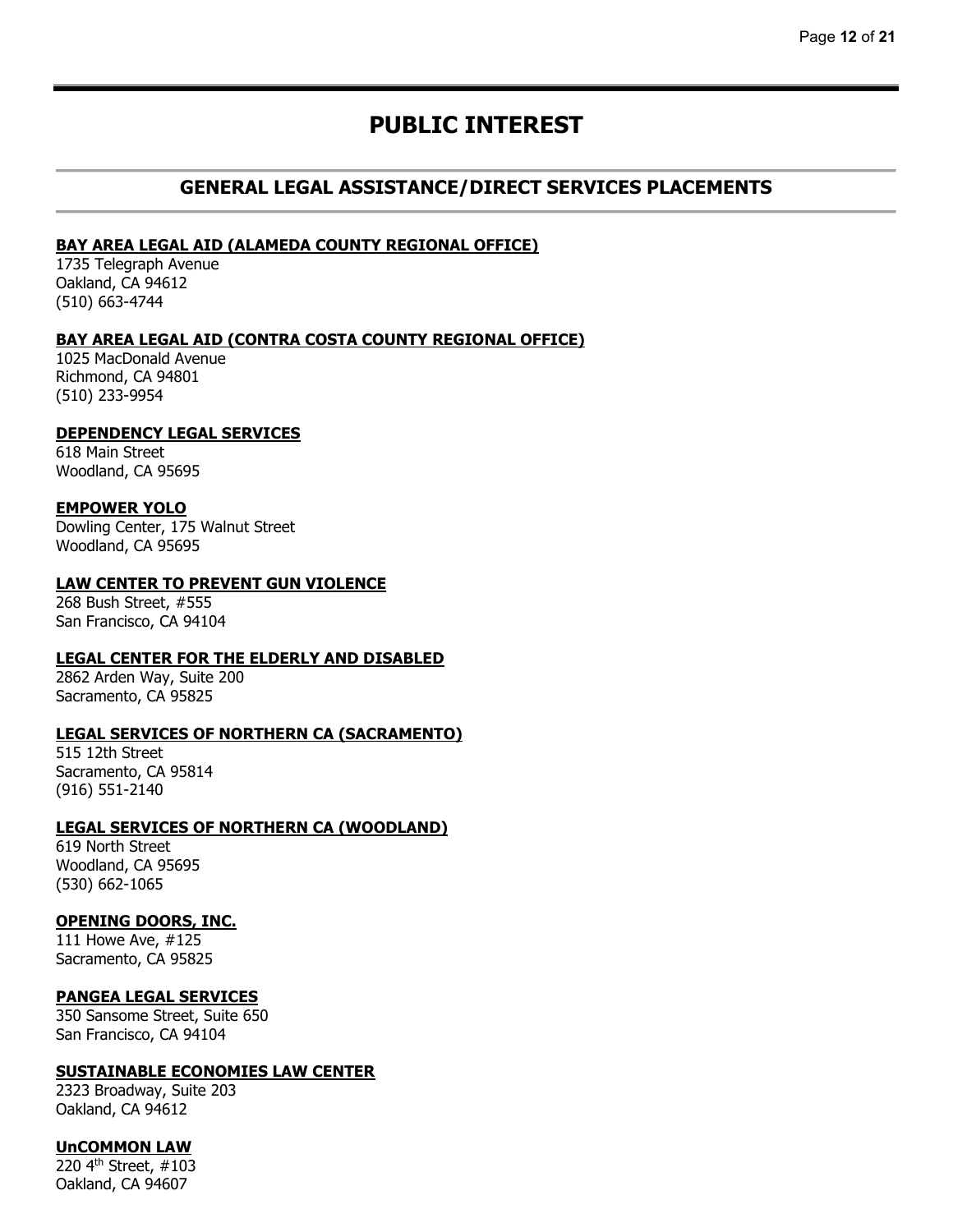**WEAVE** 1900 K Street Sacramento, CA 95811

## **YOLO COUNTY FAMILY LAW FACILITATOR'S OFFICE/SELF-HELP CENTER**

1000 Main Street Woodland, CA 95695

## **MEDIATION PLACEMENTS**

### **COMMON GROUND: CENTER FOR COOPERATIVE SOLUTIONS**

1333 Research Park Dr. Davis, CA 95616

#### **LEGAL SERVICES OF NORTHERN CA—SENIOR LEGAL HOTLINE**

444 N 3rd Street, Ste 312 Sacramento, CA 95811

#### **SACRAMENTO MEDIATION CENTER**

1418 20th Street, Suite 201 Sacramento, CA 95811

## **ADVOCACY PLACEMENTS**

#### **ACLU CENTER FOR ADVOCACY & POLICY**

1127  $11<sup>th</sup>$  Street Sacramento, CA 95814

#### **ACLU OF NORTHERN CA (SAC)**

1331 Garden Highway, Suite 300 Sacramento, CA 95833

#### **ACLU OF NORTHERN CA (SF)**

39 Drumm Street San Francisco, CA 94111

#### **AL OTRO LADO**

511 E. San Ysidro Boulevard, #333 San Ysidro, CA 92173

#### **ASIAN LAW CAUCUS**

939 Market St, #210 San Francisco, CA 94103

#### **ASIAN PACIFIC ISLANDER LEGAL OUTREACH**

1305 Franklin Street, Suite 410 Oakland, CA 94612

#### **CALIFORNIA INDIAN LEGAL SERVICES**

117 J Street, Suite 300 Sacramento, CA 95814

#### **CALIFORNIA LAWYERS FOR THE ARTS (SAC)**

2015 J Street, Suite 204 Sacramento CA 95811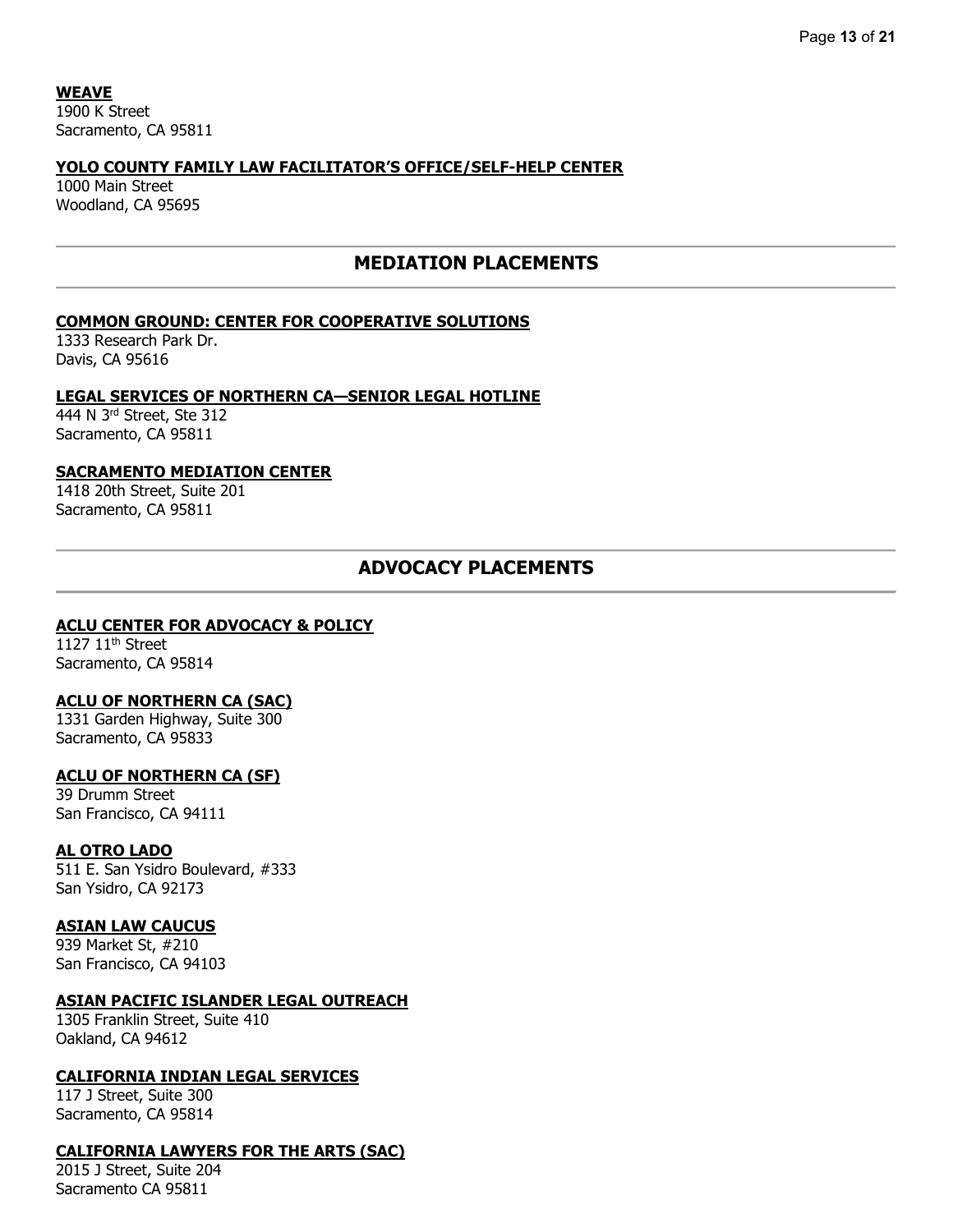#### **CALIFORNIA LAWYERS FOR THE ARTS (SF)**

Fort Mason Center, C-255 San Francisco, CA 94123

#### **CALIFORNIA RURAL LEGAL ASSISTANCE, INC.**

511 D Street Marysville, CA 95901

### **CALIFORNIA RURAL LEGAL ASSISTANCE FOUNDATION**

2210 K St, 2<sup>nd</sup> Floor Sacramento, CA 95816

#### **CENTER FOR ACCOUNTABILITY AND JUSTICE**

One Hallidie Plaza, Suite 406 San Francisco, CA 94102

## **CHILDREN'S LAW CENTER - SACRAMENTO**

8950 Cal Center Drive Sacramento, CA 95826

### **COMMUNITY JUSTICE ALLIANCE (FRESNO)**

744 P Street, Suite 315 Fresno, CA 93721

## **COMMUNITY JUSTICE ALLIANCE (SAC)**

1809 S Street, Suite 101-291 Sacramento, CA 95811

## **DISABILITY RIGHTS ADVOCATES**

2001 Center Street, Fourth Floor Berkeley, CA 94704

#### **DISABILITY RIGHTS CALIFORNIA (OAKLAND)**

1000 Broadway, Suite 395 Oakland, CA 94612

## **DISABILITY RIGHTS CALIFORNIA (SAC)**

1831 K Street Sacramento, CA 95811

## **DRUG POLICY ALLIANCE**

918 Parker Street, Bldg. A21 Berkeley, CA 94710

#### **EQUAL JUSTICE SOCIETY**

1939 Harrison St #818 Oakland, CA 94612

#### **FAMILY VIOLENCE APPELLATE PROJECT**

449 15th Street, #104 Oakland, CA 94612 (510) 858-7358

#### **INTERNATIONAL ACTION NETWORK FOR GENDER EQUITY LAW (IANGEL)**

660 13th Street, Suite 200 Oakland, CA 94612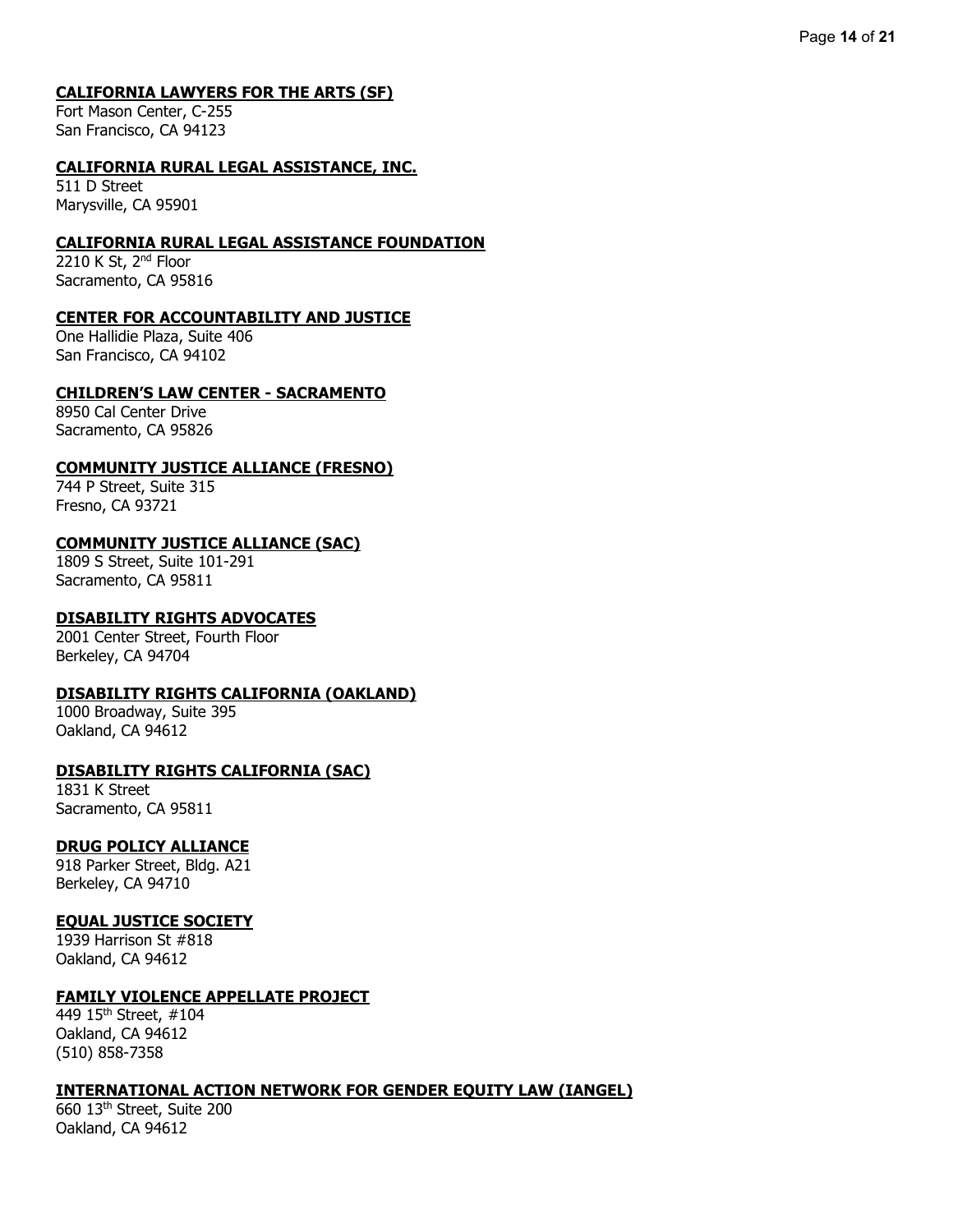#### **MALDEF (MEXICAN AMERICAN LEGAL DEFENSE & EDUCATIONAL FUND)**

1512 14<sup>th</sup> Street Sacramento, CA 95814

#### **NATIONAL CENTER FOR LESBIAN RIGHTS**

870 Market Street, Suite 370 San Francisco, CA 94102

#### **PHILLIPS BLACK, INC.**

1721 Broadway, Suite 201 Oakland, CA 94612

#### **PUBLIC ADVOCATES (SAC)**

1225 8<sup>th</sup> Street Sacramento, CA 95814

#### **PUBLIC ADVOCATES (SF)**

131 Stewart St. Ste 300 San Francisco, CA 94105-1241

#### **ROOT & REBOUND**

1730 Franklin St #300 Oakland, CA 94612

### **SACRAMENTO CHILD ADVOCATES**

3050 Fite Circle, Suite 100 Rancho Cordova, CA 95827

#### **TRANSGENDER LAW CENTER**

1629 Telegraph Ave. Oakland, CA 94612 **W. HAYWOOD BURNS INSTITUTE** 475 14th St # 800 Oakland, CA 94612

## **GOVERNMENT & UC PLACEMENTS**

## **CA ATTORNEY GENERAL—CIVIL RIGHTS ENFORCEMENT SECTION**

1515 Clay Street, 21<sup>st</sup> Floor Oakland, CA 94612

#### **CA ATTORNEY GENERAL–HEALTH, EDUCATION & WELFARE SECTION**

1300 I Street, Ste. 125 Sacramento CA 95814

#### **CA ATTORNEY GENERAL–HEALTHCARE RIGHTS AND ACCESS SECTION**

1300 I Street, Ste. 125 Sacramento CA 95814

#### **CA ATTORNEY GENERAL—TOBACCO, LITIGATION & ENFORCEMENT SECTION**

1515 Clay Street, 20<sup>th</sup> Floor Oakland, CA 94612

## **CA BUREAU OF REAL ESTATE**

1651 Exposition Blvd Sacramento, CA 95815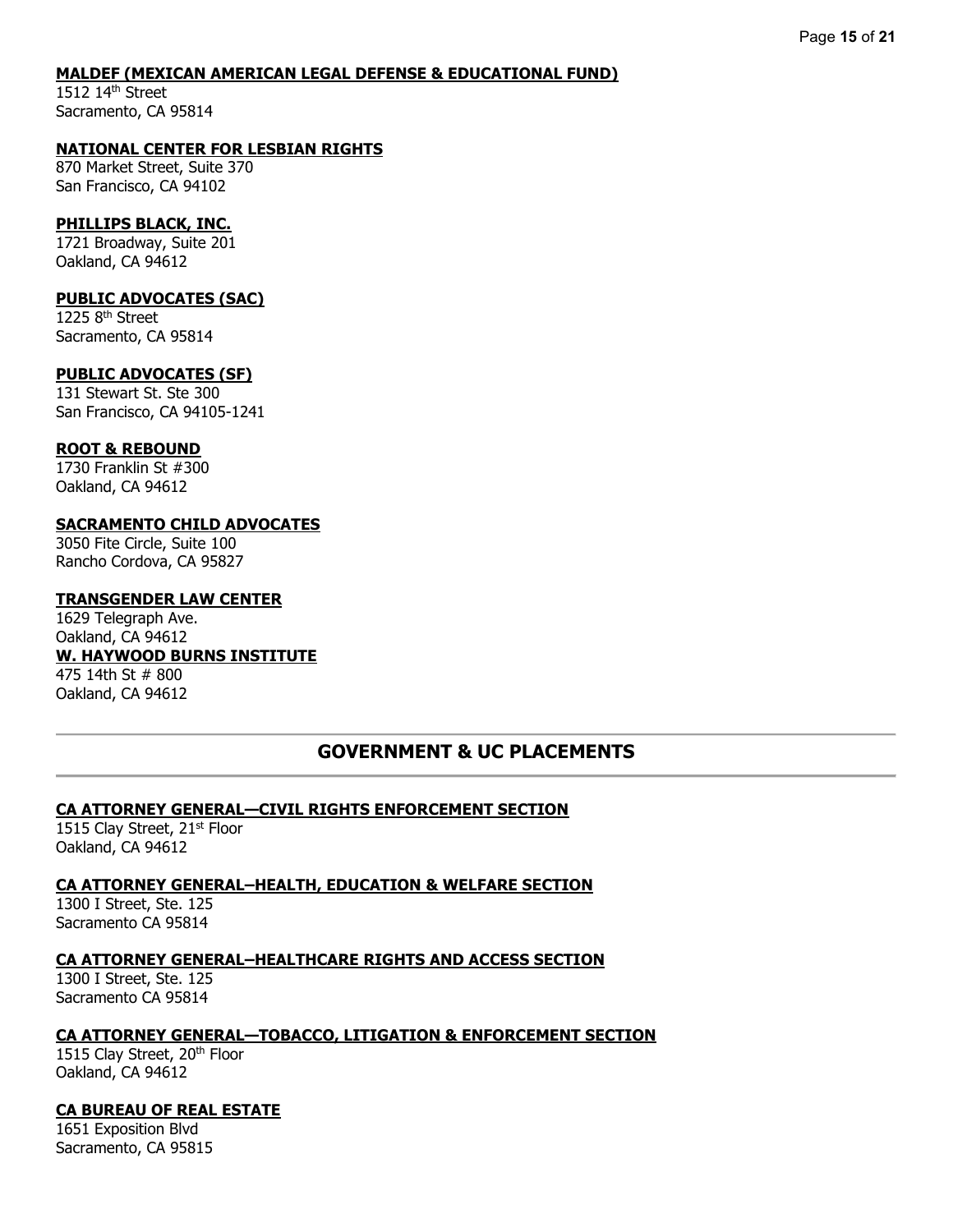## **CA DEPT OF ALCOHOLIC BEVERAGE CONTROL**

3927 Lennane Drive, Suite 100 Sacramento, CA 95834

## **CA DEPT OF BUSINESS OVERSIGHT—ENFORCEMENT DIVISION**

1515 K Street, #200 Sacramento, CA 95814

## **CA DEPT OF CORPORATIONS–ENFORCEMENT DIVISION**

1515 K Street, Ste 200 Sacramento, CA 95814-4052

## **CA DEPT OF EDUCATION – SPECIAL EDUCATION SECTION**

1430 N St Sacramento, CA 95814

## **CA DEPT OF INSURANCE–LEGAL DIVISION**

300 Capitol Mall, 17th Floor Sacramento, CA 95814

### **CA DEPT OF MANAGED HEALTH CARE – OFFICE OF LEGAL SERVICES**

980 Ninth Street, Suite 500 Sacramento, CA 95814

## **CA DEPT OF PARKS & RECREATION**

1416  $9<sup>th</sup>$  Street Sacramento, CA 95814

### **CA DEPT OF PUBLIC HEALTH—OFFICE OF LEGAL SERVICES**

1415 L Street, Sacramento, CA 95814

## **CA DEPT OF TRANSPORTATION—LEGAL DIVISION**

1801 30th Street Sacramento, CA 95816

## **COVERED CALIFORNIA—CALIFORNIA HEALTH BENEFIT EXCHANGE**

1601 Exposition Blvd Sacramento, CA 95815

## **CA OFFICE OF SYSTEMS INTEGRATION**

2525 Natomas Park Drive Sacramento, CA 95833

## **CA STATE BOARD OF EDUCATION**

1430 N St., Ste. 5111 Sacramento, CA 95814

## **KAISER PERMANENTE LEGAL DEPARTMENT**

1950 Franklin Street Oakland, CA 94612

#### **SACRAMENTO CITY ATTORNEY'S OFFICE**

915 I Street, 4<sup>th</sup> Floor Sacramento, CA 95814

## **SAN FRANCISCO CITY ATTORNEY'S OFFICE**

1390 Market Street, 6<sup>th</sup> Floor San Francisco, CA 94102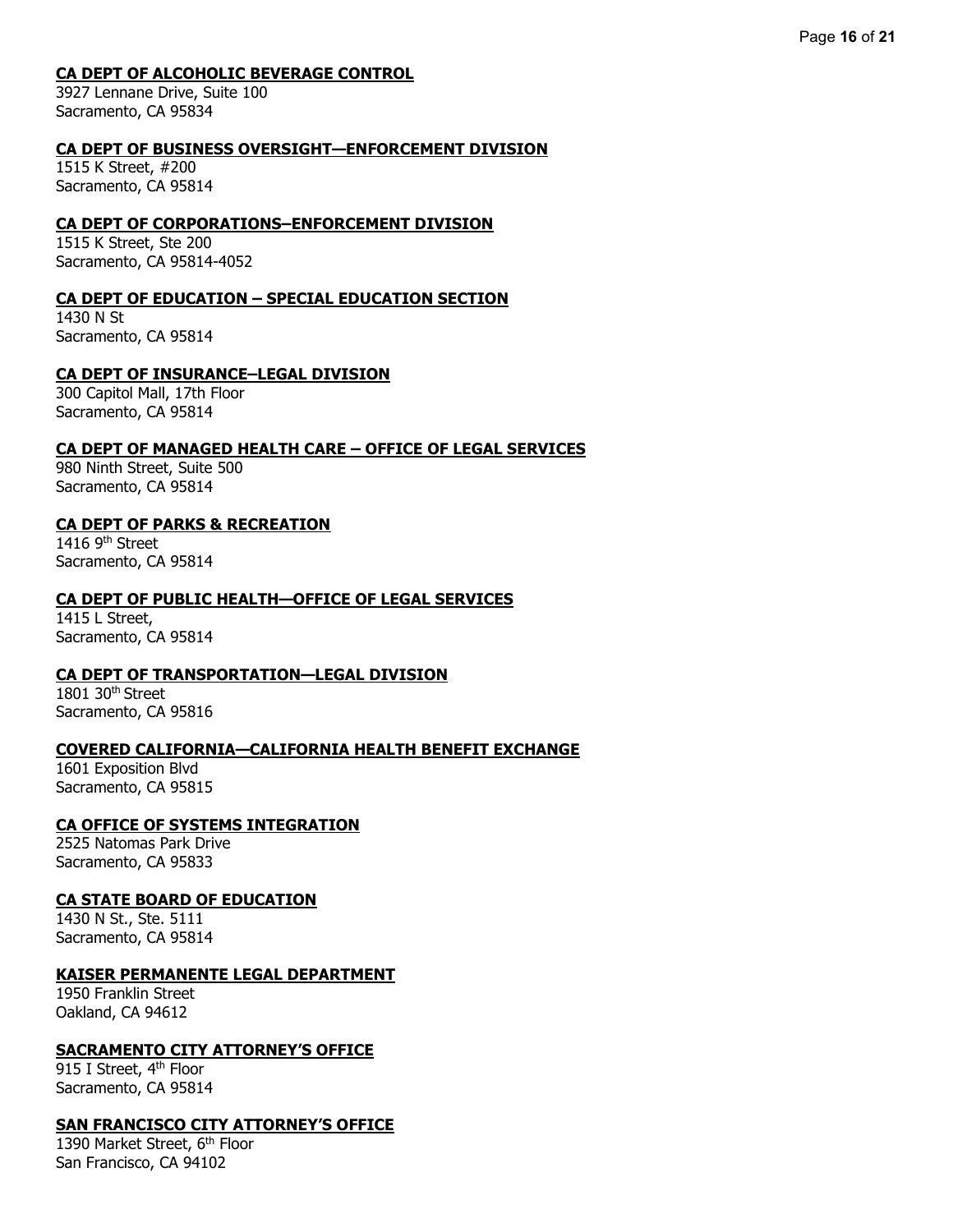#### **SAN FRANCISCO DEPARTMENT OF POLICE ACCOUNTABILITY**

1 Van Ness Avenue, 8th Floor San Francisco, CA 94103

## **SAN JOSE CITY ATTORNEY'S OFFICE**

200 East Santa Clara Street San Jose, CA 95113

#### **SECURITIES AND EXCHANGE COMMISSION**

44 Montgomery Street, 28<sup>th</sup> Floor San Francisco, CA 94104

#### **SOLANO COUNTY COUNSEL'S OFFICE**

675 Texas Street Fairfield, CA 94533

#### **UC DAVIS HEALTH, LEGAL AFFAIRS DEPARTMENT**

2315 Stockton Blvd (Sherman Bldg #3100) Sacramento, CA 95817

#### **UC DAVIS INTERCOLLEGIATE ATHLETICS DEPARTMENT**

264 Hickey Gym Davis, CA 95616

#### **UC DAVIS MEDICAL CENTER–HEALTH SCIENCES ADVANCEMENT OFFICE OF PLANNED GIVING**

2315 Stockton Blvd Sacramento, CA 95817

### **UC DAVIS OFFICE OF CAMPUS COUNSEL**

Mrak Hall, Second Floor, Suite 2301 Davis, CA 95616

#### **UC DAVIS OMBUDS OFFICE**

Surge IV, TB 203, Suite 409 Davis, CA 95616

## **UC IMMIGRANT LEGAL SERVICES CENTER**

UC Davis School of Law, King Hall (530) 752-7996

#### **U.S. AIR FORCE JAG CORPS (TRAVIS AIR FORCE BASE)**

510 Mulheron Street, Building 383 Fairfield, CA 94535

#### **U.S. ATTORNEY'S OFFICE–CIVIL DIVISION**

501 I St., Suite 10-100 Sacramento, CA 95814

#### **U.S. ATTORNEY'S OFFICE, CIVIL DIVISION**

450 Golden Gate Avenue San Francisco, CA 94102

#### **U.S. ATTORNEY'S OFFICE, EASTERN DISTRICT OF CA**

501 I Street Sacramento, CA 95814

#### **U.S. DEPT. OF EDUCATION—OFFICE OF CIVIL RIGHTS**

50 United Nations Plaza, Mail Box 1200, Room 1545 San Francisco, CA 94102 (415) 486-5555 (Phone) / (415) 486-5570 (Fax) / <u>ocr.sanfrancisco@ed.gov</u> (Email)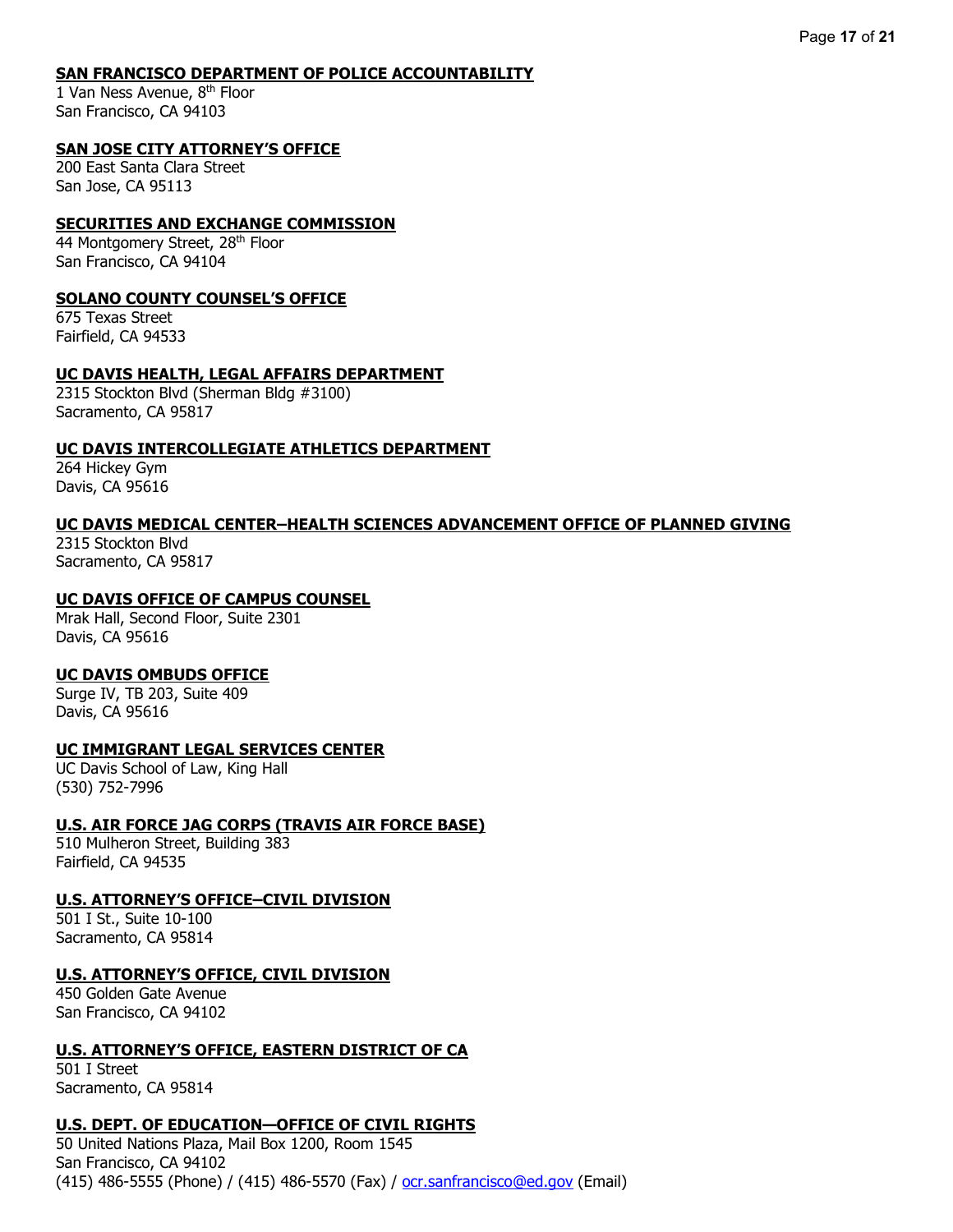## **U.S. OFFICE OF SPECIAL COUNSEL—INVESTIGATION & PROSECUTION DIVISION**

1301 Clay Street, Suite 1220N Oakland, CA 94612

# **YOLO COUNTY COUNSEL**

625 Court Street, Room 201 Woodland, CA 95695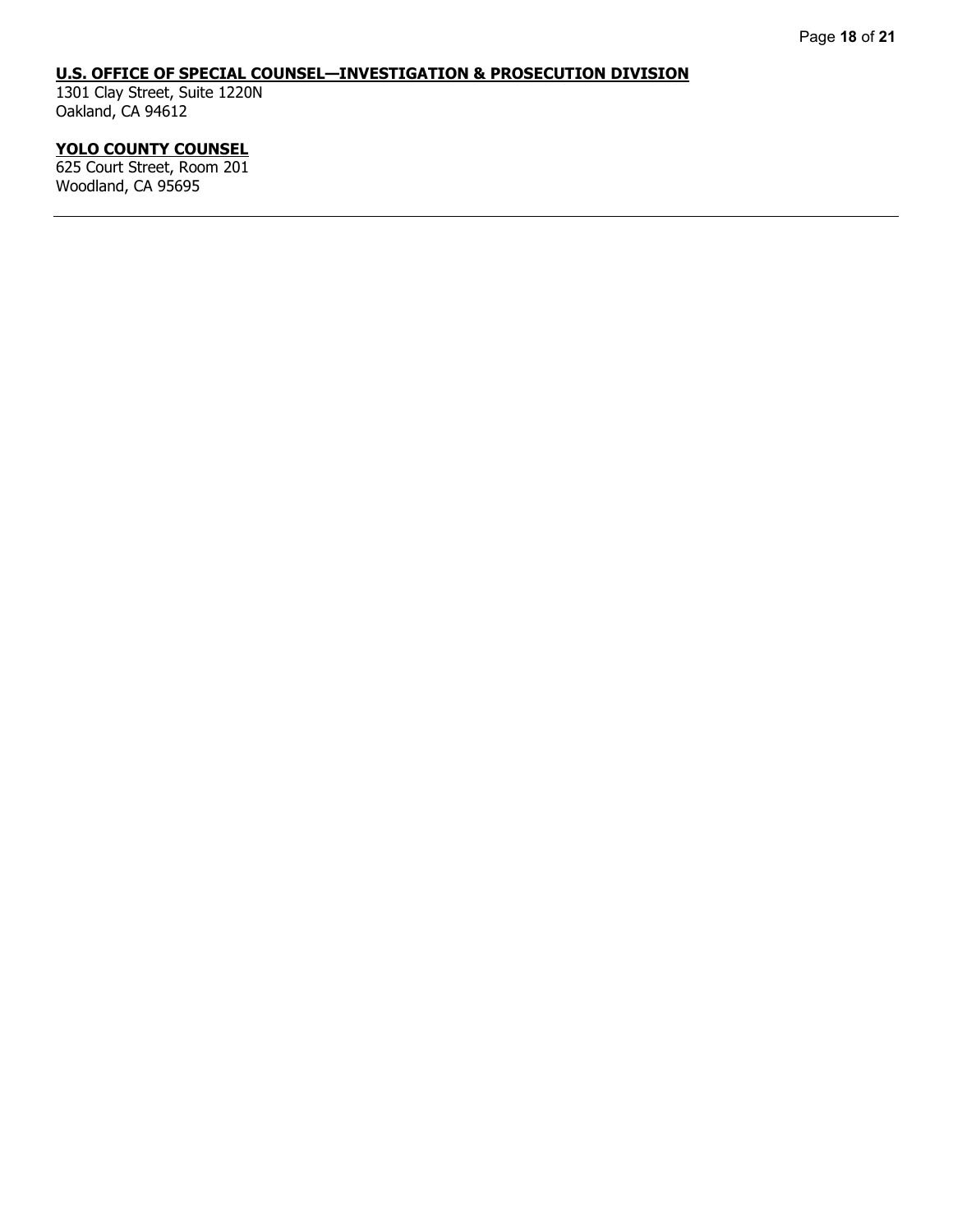# **INTELLECTUAL PROPERTY**

#### **CALIFORNIA LAWYERS FOR THE ARTS (SAC)**

2015 J Street, Suite 204 Sacramento CA 95811

#### **ELECTRONIC FRONTIER FOUNDATION**

815 Eddy Street San Francisco, CA 94109

### **UC DAVIS INNOVATION ACCESS**

1850 Research Park Drive, Suite 100 Davis, CA 95618

## **UC DAVIS, PIPRA**

Department of Plant Sciences Plant Reproductive Biology Building Davis, CA 95618 (530) 754-2162

#### **LAWRENCE BERKELEY NATIONAL LABORATORY**

1 Cyclotron Road, MS 56A-120 Berkeley, CA 94720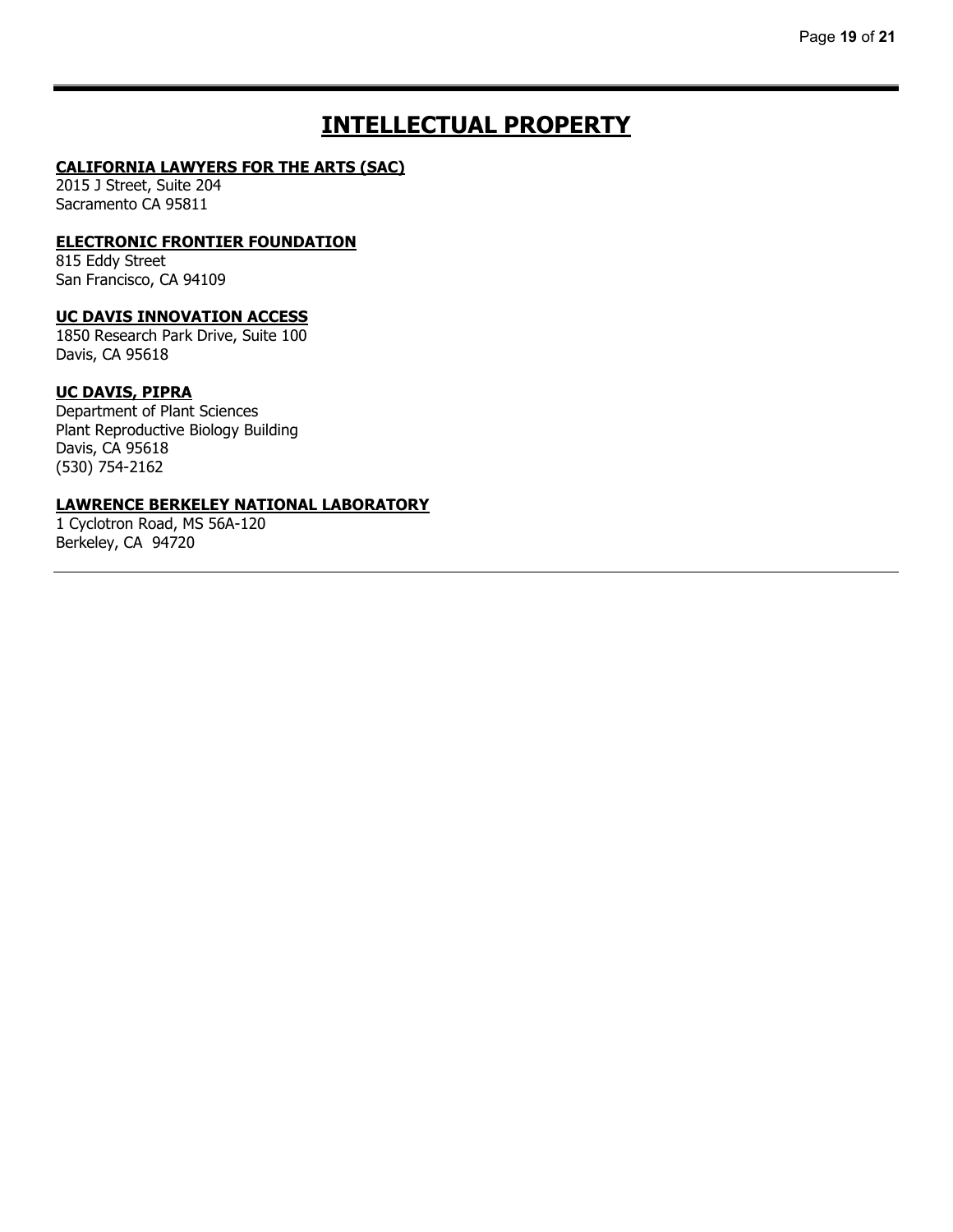# **ADMINISTRATION OF CRIMINAL JUSTICE**

#### **ALAMEDA COUNTY PUBLIC DEFENDER**

1401 Lakeside Drive, Suite 400 Oakland, CA 94612 (510) 272-6600

## **CA APPELLATE PROJECT**

101 Second St, Ste 600 San Francisco, CA 94105

### **CA ATTORNEY GENERAL—CIVIL DIVISION, CORRECTIONAL LAW SECTION**

1300 I Street Sacramento, CA 95814

## **CA ATTORNEY GENERAL—CRIMINAL DIVISION, APPEALS, WRITS & TRIALS SECTION**

1300 I Street Sacramento, CA 95814

### **CA DISTRICT ATTORNEY'S ASSOCIATION**

2495 Natomas Park Drive, #575 Sacramento, CA 95833

#### **CA GOVERNOR'S OFFICE—LEGAL AFFAIRS UNIT**

1400 10<sup>th</sup> Street Sacramento, CA 95814

## **CONTRA COSTA COUNTY PUBLIC DEFENDER**

800 Ferry Street Martinez, CA 94553

#### **FEDERAL PUBLIC DEFENDER**

801 I St. 3rd Floor Sacramento, CA 95814

#### **OFFICE OF THE FEDERAL DEFENDER FOR THE EASTERN DISTRICT OF CALIFORNIA**

Capital Habeas Unit 801 I Street, 3rd Floor Sacramento, CA 95814

## **PLACER COUNTY DISTRICT ATTORNEY**

10810 Justice Center Drive, Suite 240 Roseville, CA 95678

#### **SACRAMENTO COUNTY DISTRICT ATTORNEY**

901 G Street Sacramento, CA 95814

#### **SACRAMENTO COUNTY PUBLIC DEFENDER**

700 H Street, Suite 270 Sacramento, CA 95816

#### **SACRAMENTO COUNTY PUBLIC DEFENDER—JUVENILE DIVISION**

9605 Kiefer Boulevard Sacramento, CA 95827